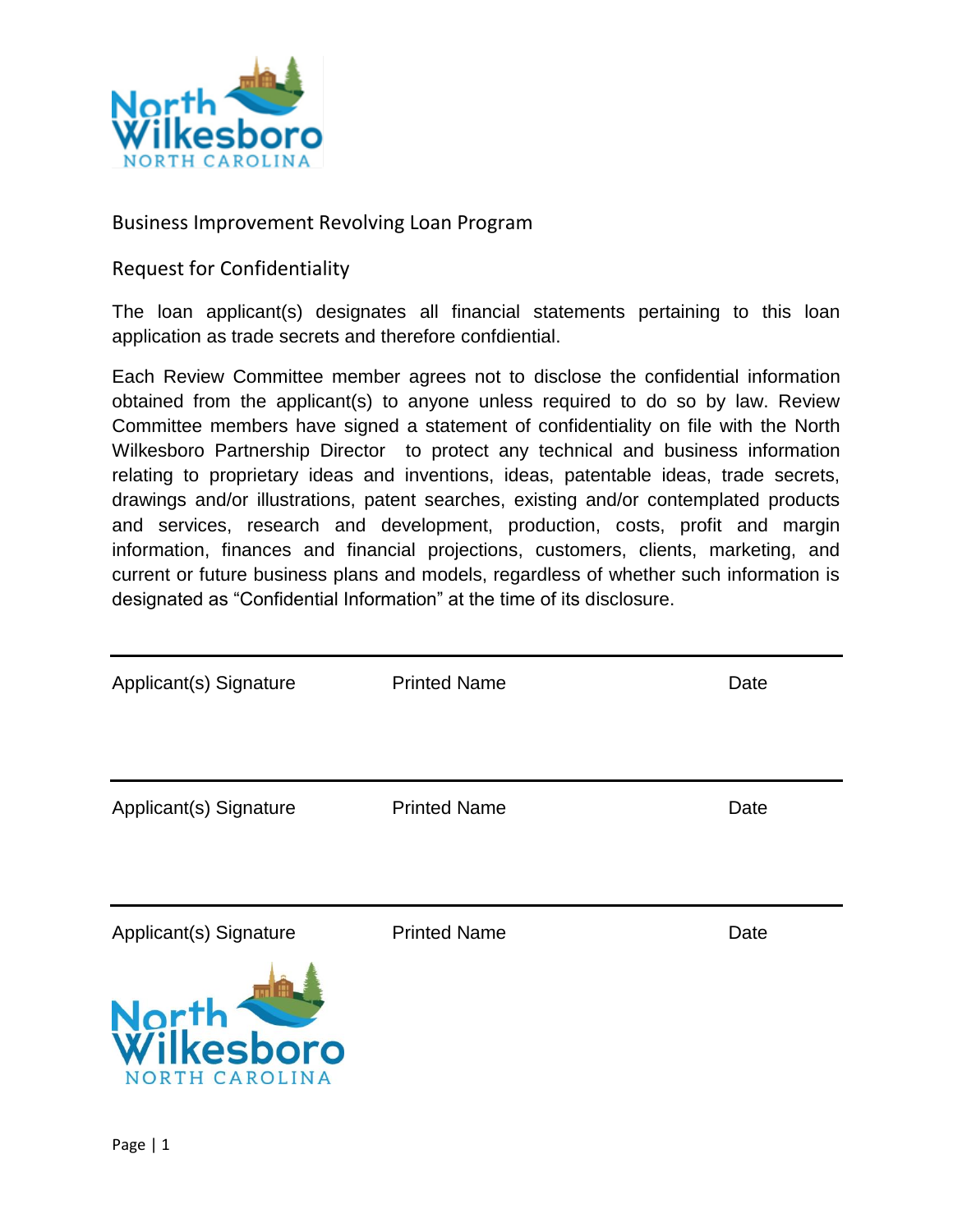

# Business Revolving Loan Program Application

Financial assistance for businesses is available through a business improvement revolving loan fund serving for-profit businesses located within the town limits of North Wilkesboro.

The loan review committee is responsible for administration of the loan fund. The loan committee consists of individuals representing banking, business owners, community and economic development interests.

Priority is given to businesses unable to secure financing from conventional lending sources, however all business applicants are welcome to apply for funding considerations within the town limits. Existing business preferred, however startup businesses will be considered on a case by case basis. Loan requests for inventory will not be accepted.

Priorities for funding will be given to projects that meet the following criteria:

- Located in a vacant building in the town limits
- Involving a business not represented or under-represented within the town limits
- Involving food or beverage service, including, but not limited to a restaurant, brewery, winery or tap room.
- Involving retail sales
- Involving art galleries and/or showrooms
- Results in the creations of new full time jobs.
- Costs related to business start-up or expansion
- Renovating, up-fitting, or rehabilitating commercial buildings or spaces for business occupation
- Purchasing furniture, fixtures, and equipment (FF&E) for the business
- Buying property for use as commercial space for the owner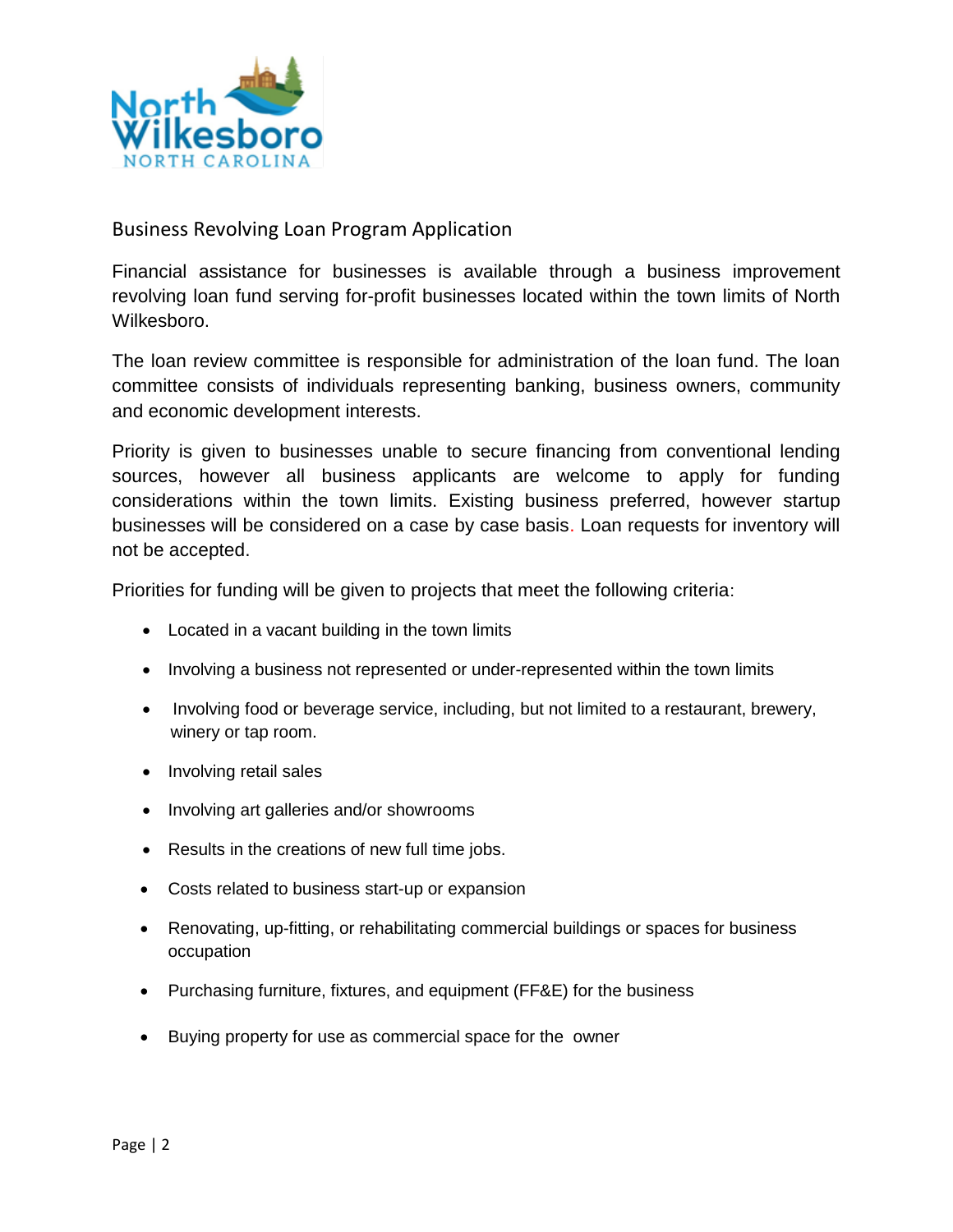

Funding for the following will not be considered:

Inventory.

Loan amount/terms:

- The minimum city loan amount is \$5,000
- The maximum city loan amount is \$15,000
- Interest rate 1% plus prime rate
- Loan term, 5 years or less
- All loans are subject to availability of funds
- All loan payments are due on the first of the month
- Personal guarantee required by owner and spouse
- Collateral required/deed of trust/UCC (Uniform Commercial Code)/DMV lean on title
- A late payment will be assessed at 4 percent of the payment amount after the loan becomes 15 days overdue
- If the loan payment becomes 30 days overdue, the town will implement procedures for the collection of delinquent loans
- Loans maybe prepaid without penalty
- Equifax credit report requested
- Business must be a legally recognized entity, including: sole proprietorship, partnership, corporation, limited liability partnership, limited liability company
- Requestor must be current on all Town and County taxes.

#### **Submission Process:**

Contact the Director of the Downtown North Wilkesboro Partnership, (336) 667-7129, to request an appointment to discuss the loan process. Town staff will review the guidelines established for the program, the business plan process and the supporting items needed for loan processing.

#### **Free assistance is available with business development:**

Wilkes Community College The Small Business Center Network

Please call for information: Laurie Brintle-Jarvis Director of Small Business Center Phone: 336-838-6166, Email: [lsbrintle336@wilkescc.edu](mailto:lsbrintle336@wilkescc.edu)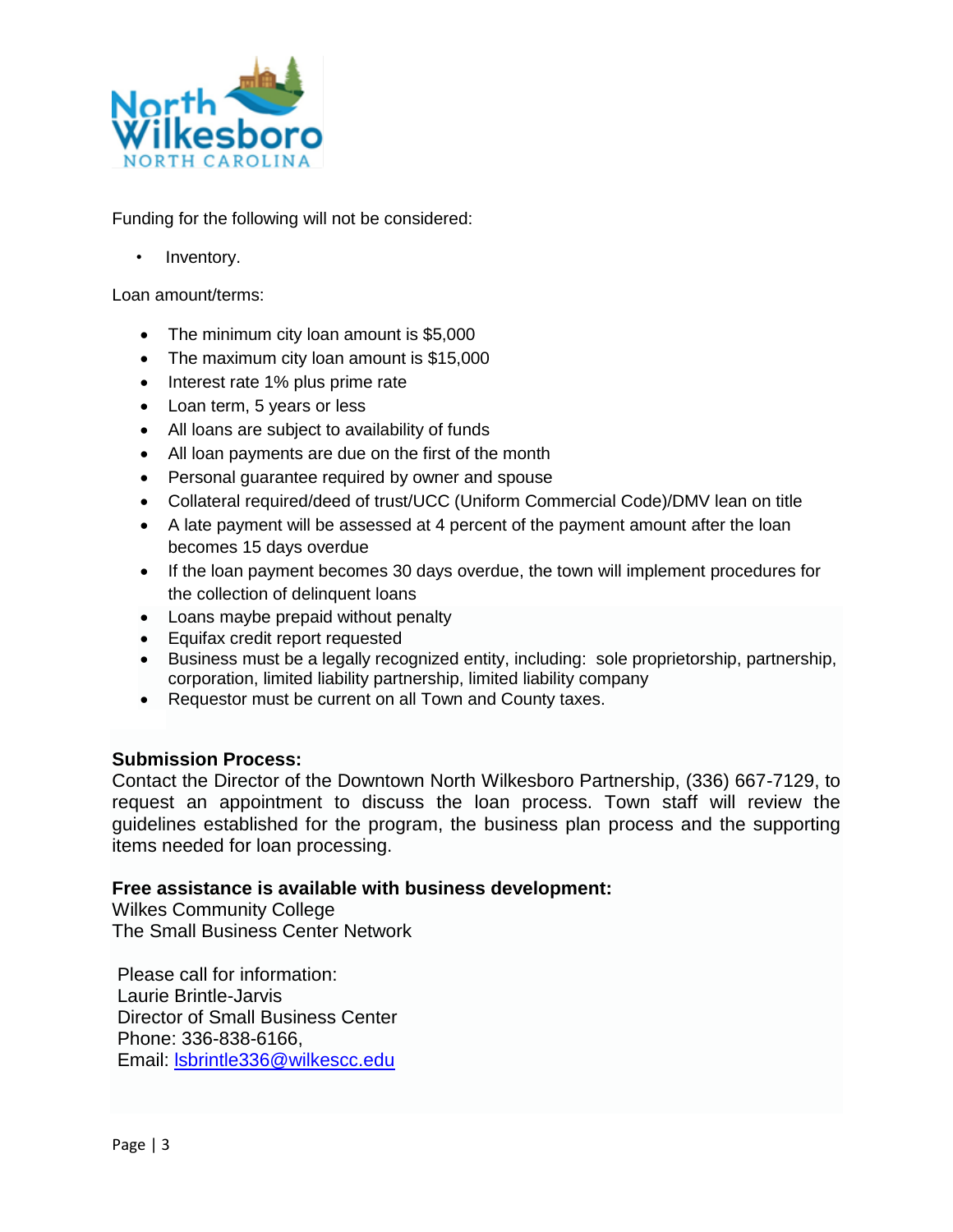

### Town of North Wilkesboro Revolving Loan Process

- 1. The applicant must contact the Director of the Downtown North Wilkesboro Partnership, (336) 667-7129, to request an appointment to discuss the Revolving Loan Program. Town staff will review with the applicant the guidelines established for the program and the supporting items needed for the loan process.
- 2. All applicants will be advised to return applications to the Director of the North Wilkesboro Partnership.
- 3. Free assistance in business plan development is available to all applicants. Applicants will be referred to Laurie Brintle-Jarvis , 336-838-6166, Email: [lsbrintle336@wilkescc.edu,](mailto:lsbrintle336@wilkescc.edu) the director of The Small Business Center Network, Wilkes Community College. Working with The Small Business Center is a requirement to apply for funding through the Revolving Loan Program.
- 4. The Downtown North Wilkesboro Partnership Director will forward the completed applications and business plans to the Revolving Loan Program Review Committee for review and recommendations.
- 5. The Downtown North Wilkesboro Partnership Director will advise the Revolving Loan Program Review Committee of potential applicants and will schedule a meeting of the Revolving Loan Program Review Committee to review any application meeting the Town of North Wilkesboro's requirements.
- 6. The Downtown North Wilkesboro Partnership Director will present applications meeting the Town of North Wilkesboro's criteria to the Revolving Loan Program Review Committee as soon as a meeting can be scheduled. The Town Manger will advise the Revolving Loan Program Review Committee of the compliance of applications with the approved Revolving Loan Program priorities.
- 7. The Revolving Loan Program Review Committee will review and provide recommendations on applications.
- 8. The Downtown North Wilkesboro Partnership Director will forward the recommendation of the Revolving Loan Program Review Committee to the North Wilkesboro Board of Commissioners for a final approval.
- 9. The North Wilkesboro Board of Commissioners will call for a public hearing as required by GS 158-7.1(c).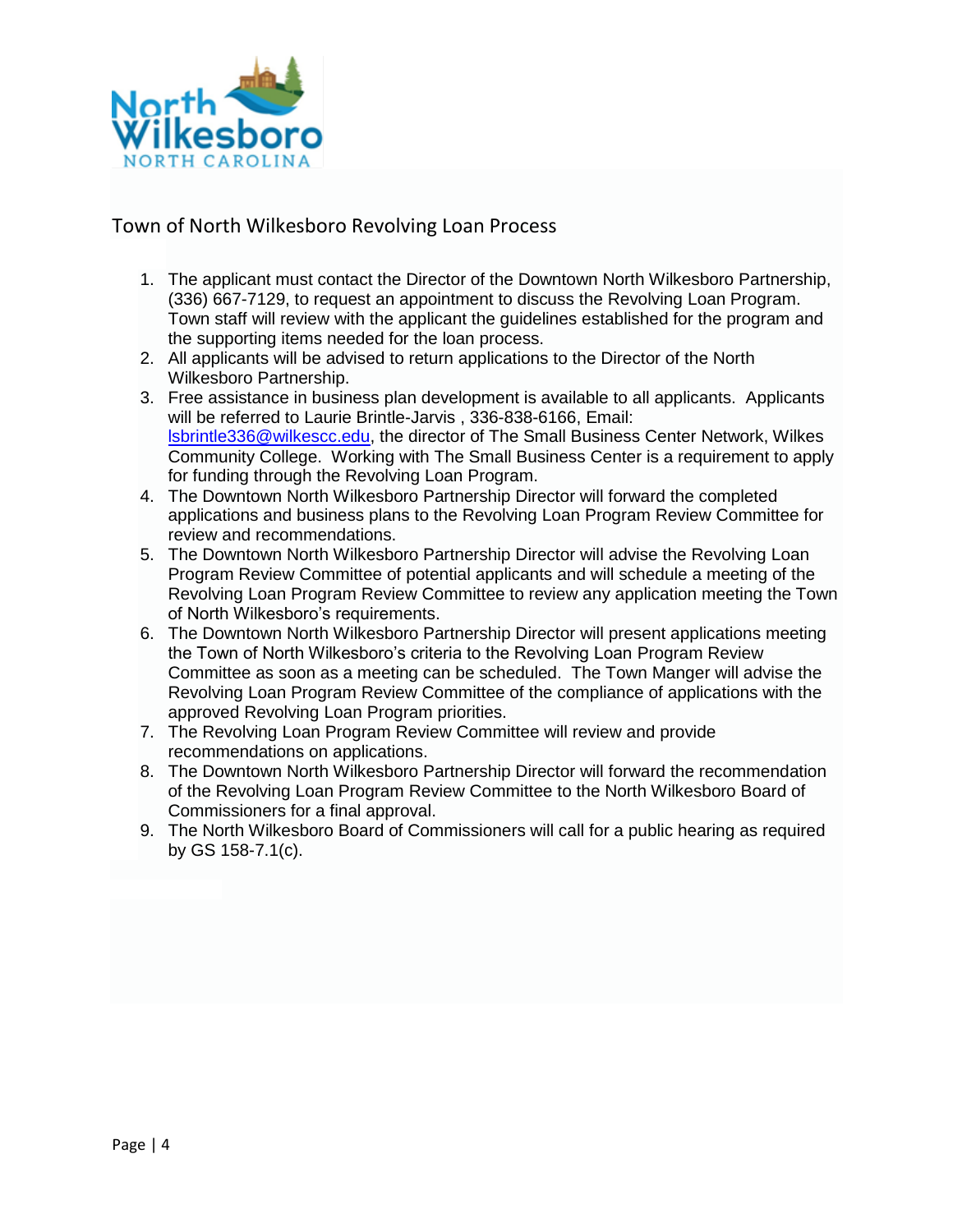

# Business Improvement Revolving Loan Fund Application

**Funding Amount Requested**

Name and address of the business:

Name and address of the business owners:

Business Phone:

Cell Phones:

Email addresses:

Any website address and social media accounts (example Facebook page):

Please include the following with your application:

- □ Cover Page
- D Description of the Business
- D Description of the Products/Services Provided by the Business
- $\Box$  Describe How You Market the Business or Plan to Market the Business
- D Describe How the Business Will Operate
- $\Box$  Financial Plan
- Executive Summary
- $\Box$  Certification that all financial information submitted by applicant is true and factual.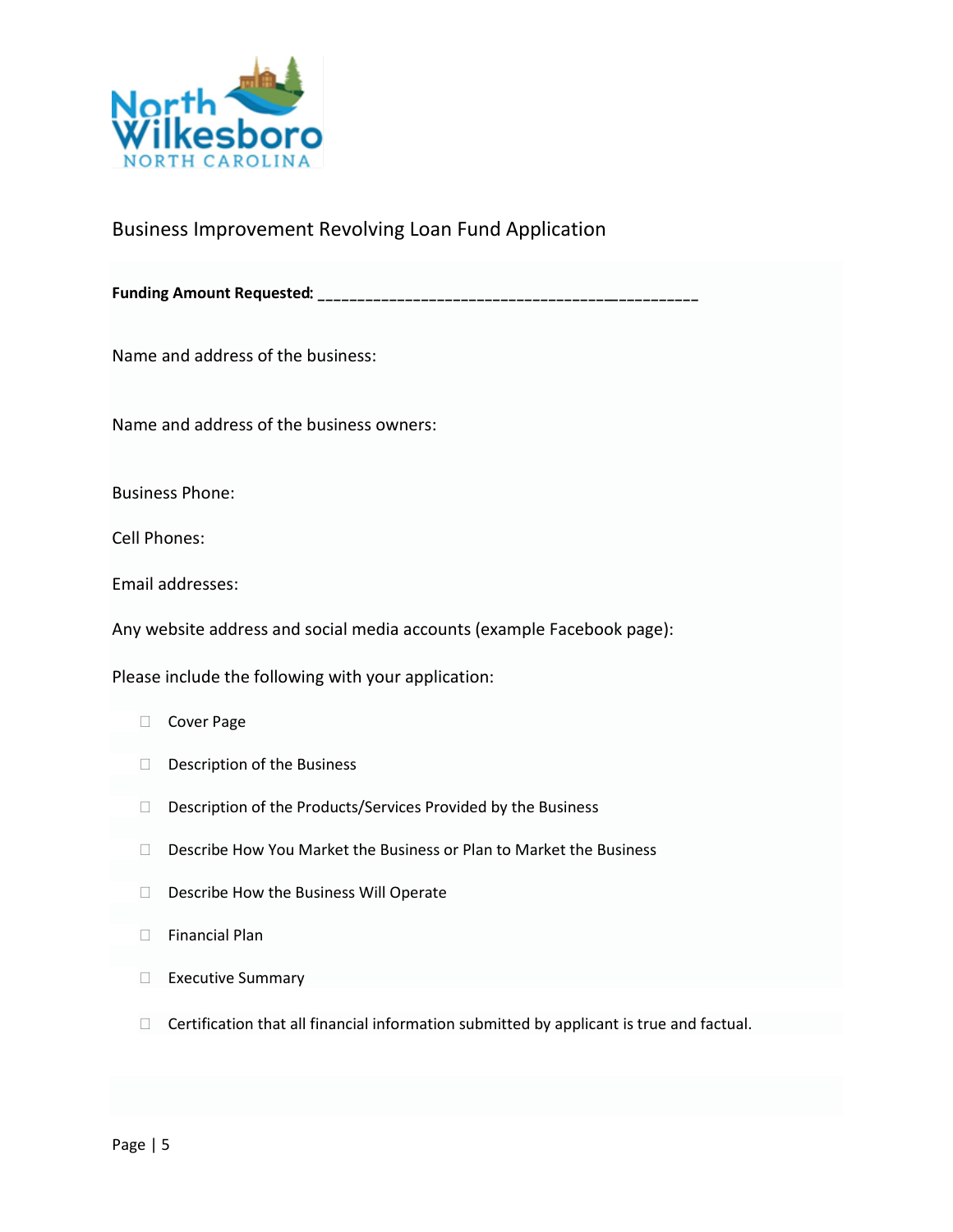

**Summary of Request for Funding:**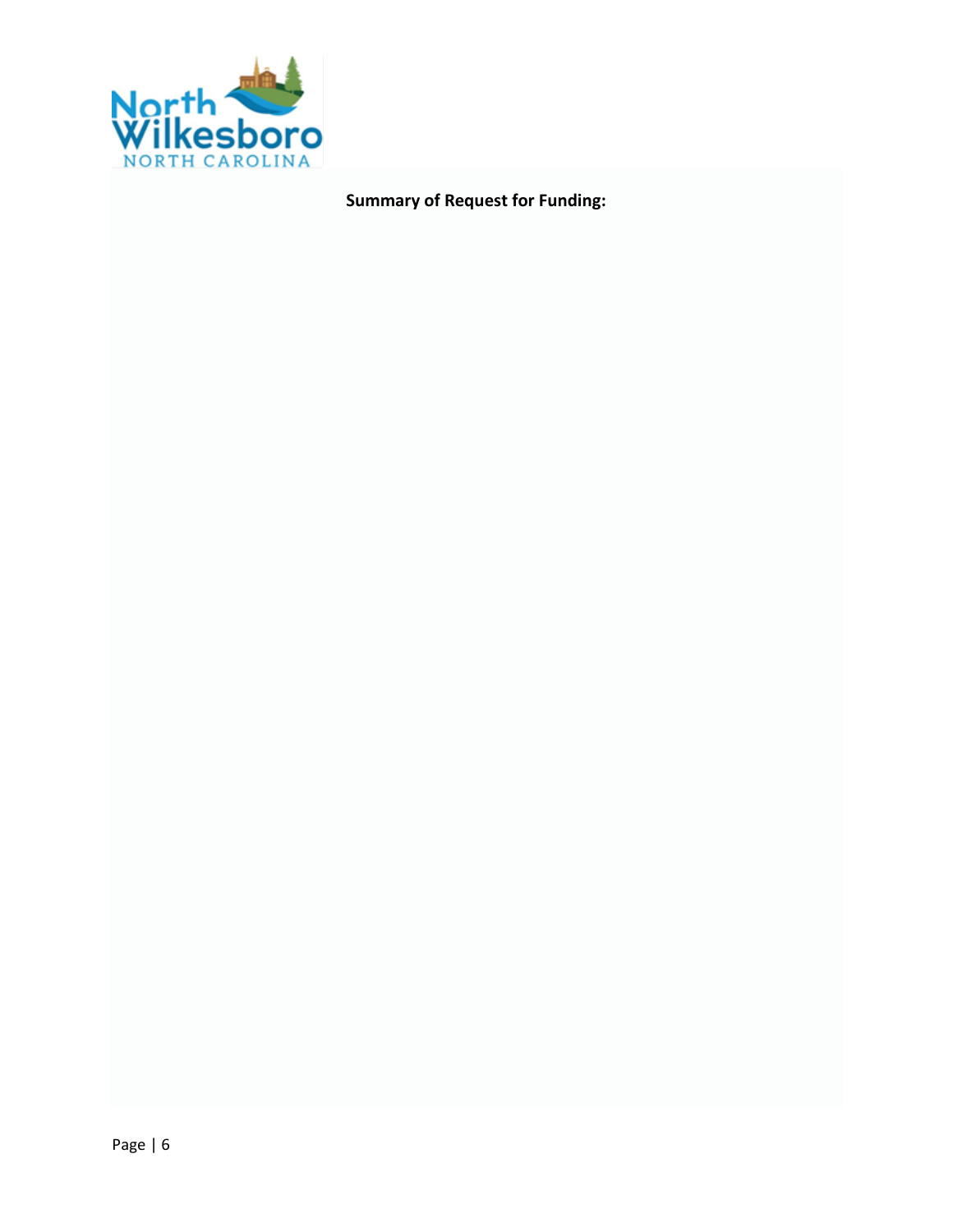

#### **Executive Summary**

It is best to write this summary after you have completed all the other sections of this business plan. It should be at least 225 words or about ¾ of a page double spaced, but no more than 2 full pages. Think of it as three to five minutes to tell a complete stranger what the core of your business is and the products or services you provide. Please include your product description or services provided. Who are your customers? How are your products/services beneficial to customers and how will you communicate your business to those customers?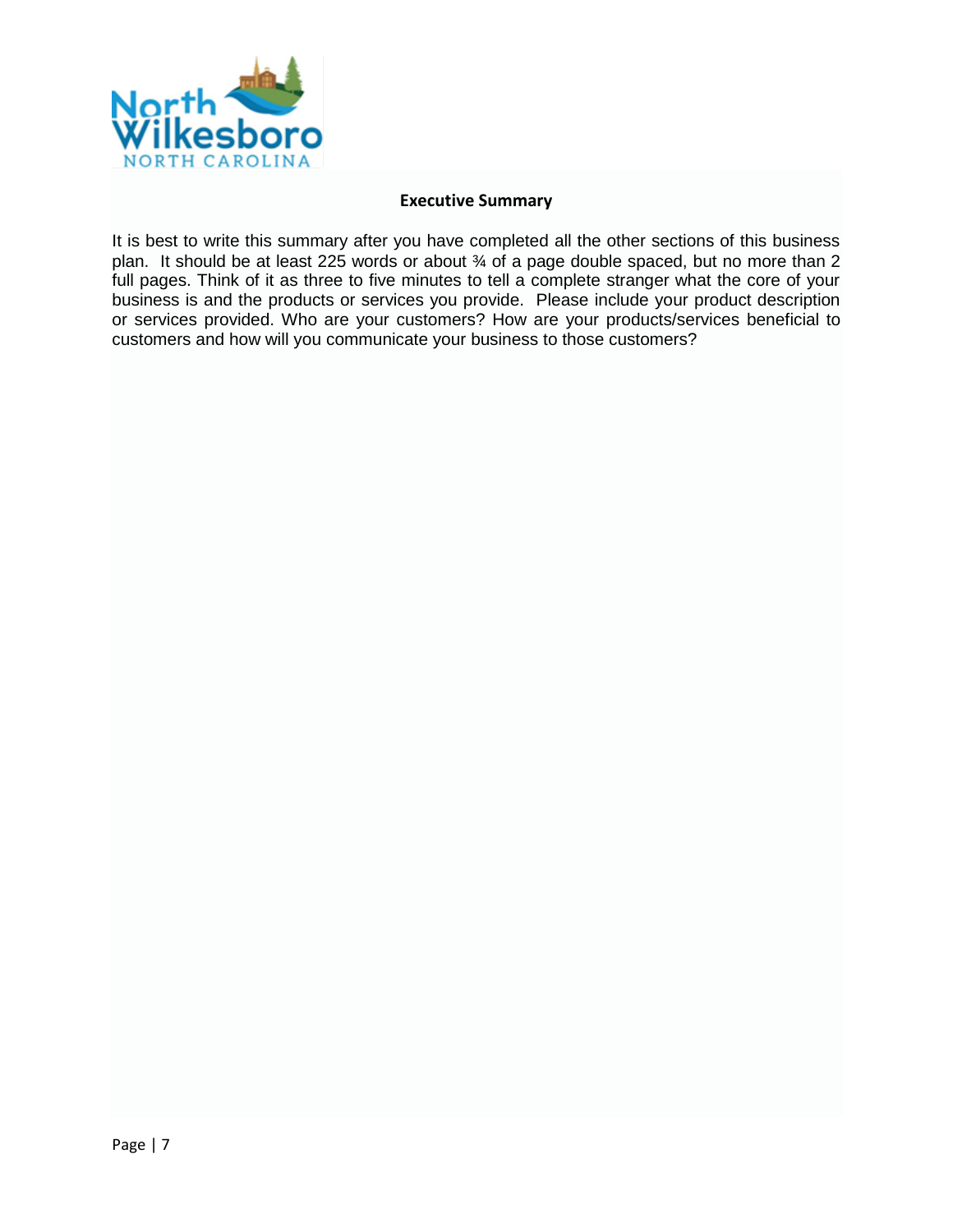

#### **Description of the Products/Services Provided by Or to Be Provided by the Business**

Describe the product or service that you will provide in your business. Are there drawings, photos or renderings of your products or services that would be helpful for the committee in assessing your loan request? Please describe your pricing structure, fees and any other revenue potential that you foresee in the future. What do you see as the benefits to buyers/clients who request to use your services or purchase your products? How do your services and/or products compare to what is already available in the current market?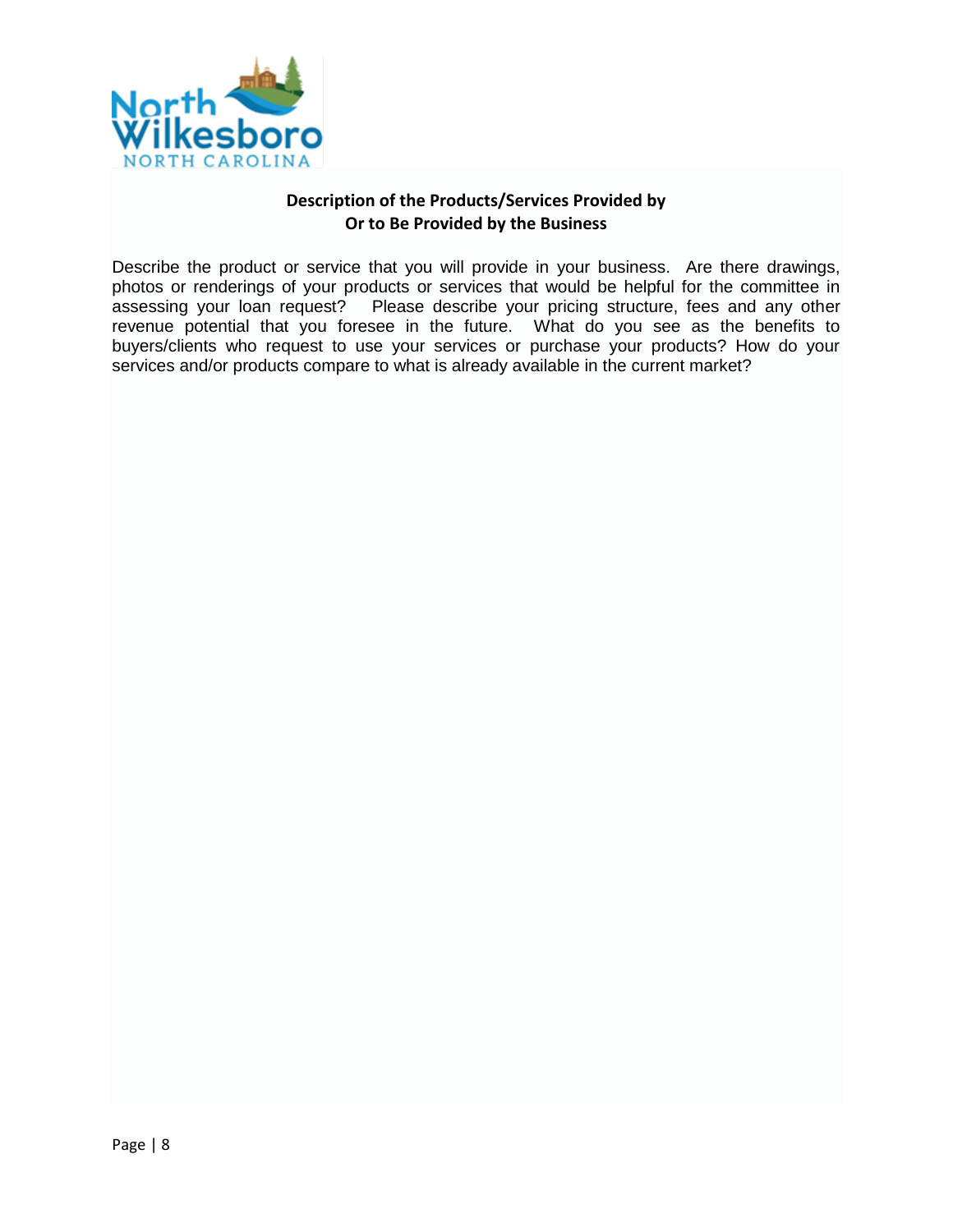

### **Describe How You Currently Market Your Business Describe How You Currently Market Your Business or Plan to Market Your Business**

Describe your current market as to size, location and how you plan to break into the present market. Who are your competitors, how do they function and where are they located? What makes your competitors successful? What is your unique selling plan that will allow you to win business from the competition? Who are your consumers and how do you plan to market to this potential end user of the product or service? Add any additional information you feel important to your marketing efforts?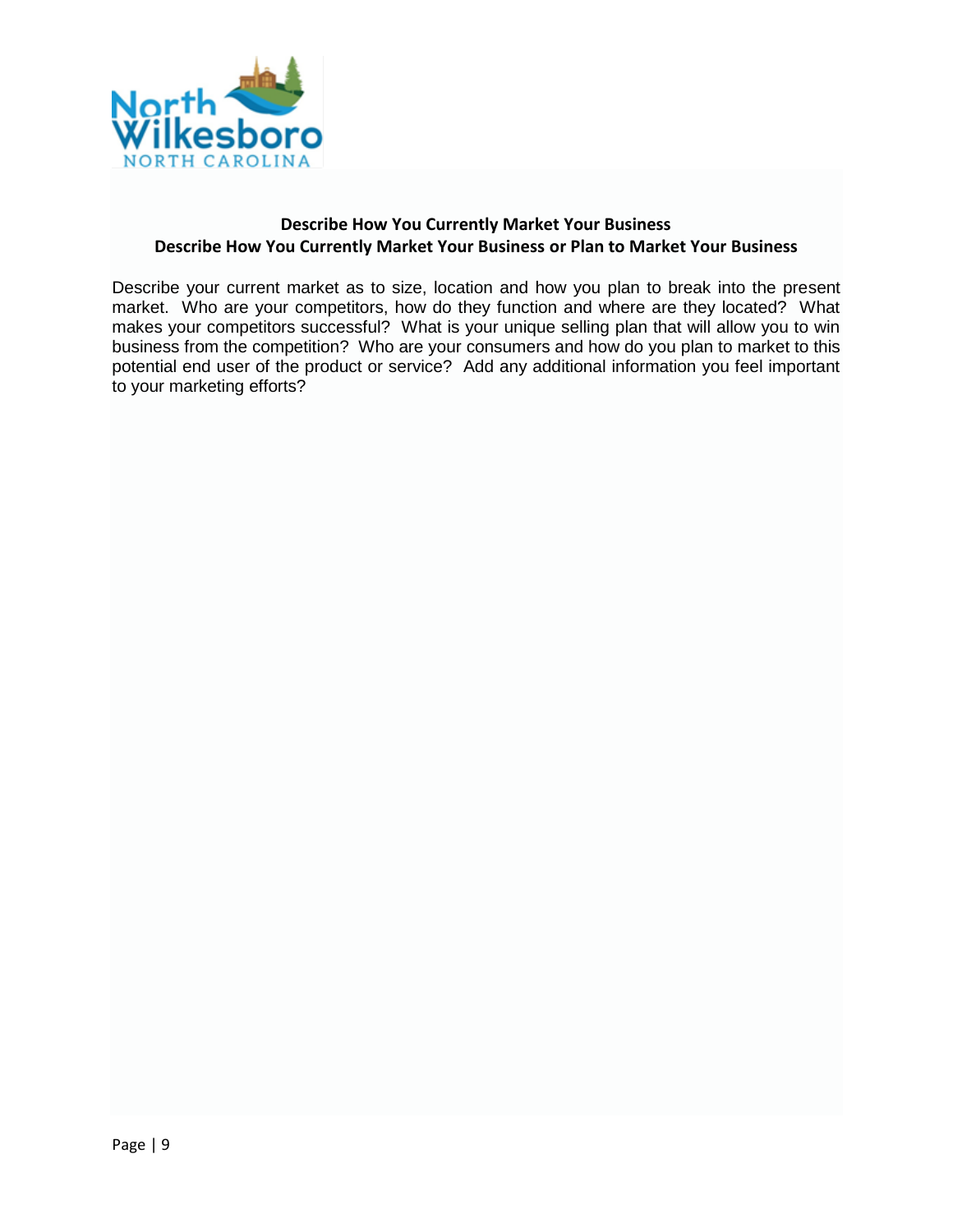

#### **Describe How the Business Currently Operates or Will Operate**

What type of business entity do you operate or will operate under (identify one by checking the box):

- □ Sole Proprietorship
- D Partnership
- □ Limited Liability Partnership
- □ Limited Liability Company
- S Corporation
- C Corporation
- D Professional Service Corporation

Are their specific licenses or permits required for your business and have you obtained the appropriate documentation? How do or how will you collect revenue? Will there be credit terms and if so how will you administer those terms? Do you have the process in place to collect and remit sales tax? What people do you currently have on staff or plan to staff if it is a new start up? What processes are in place to successfully operate the business? What location do you operate from or plan to operate from? What if anything is needed to be done to begin operation of your business or grow the operation of your business?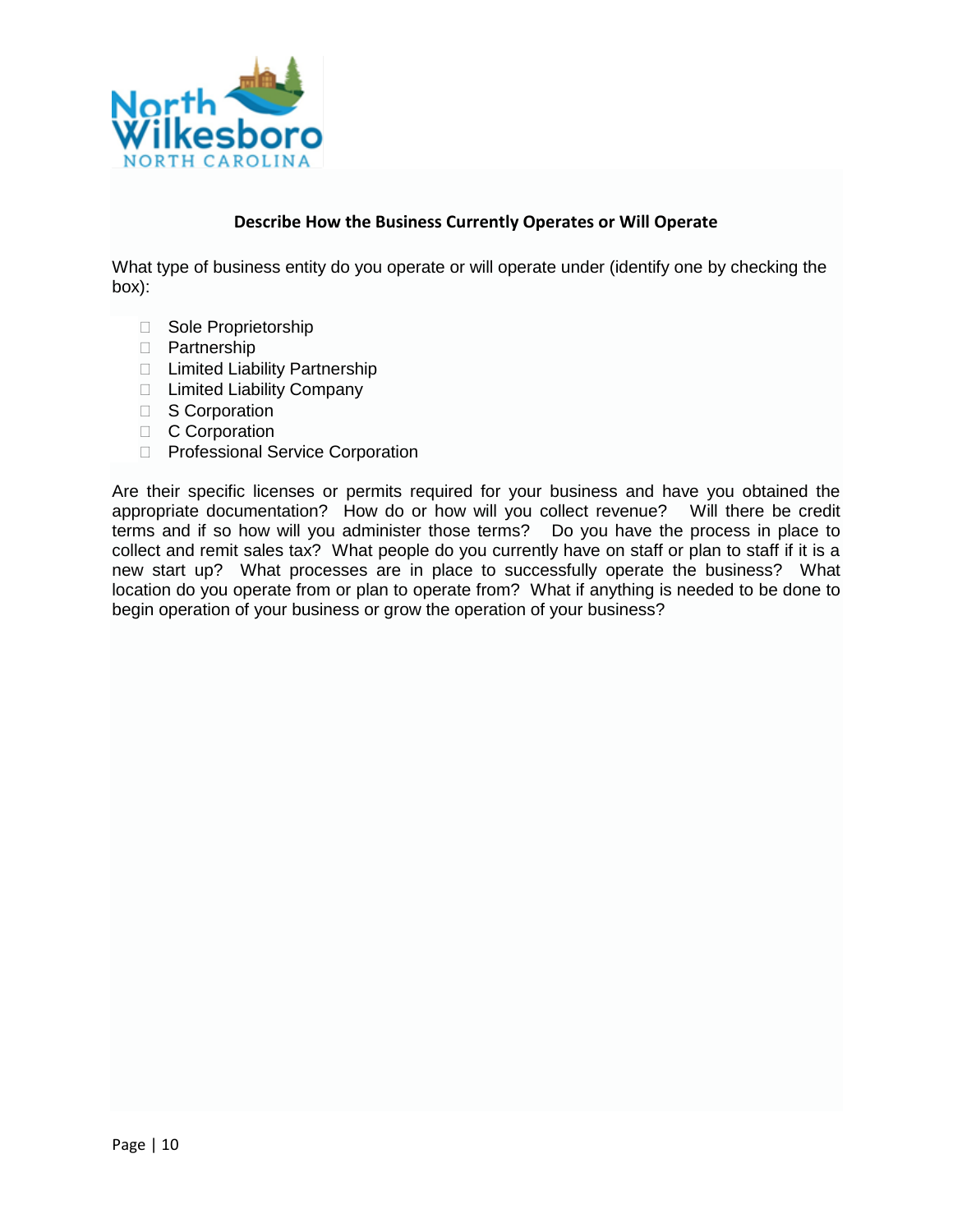

# **Financial Plan**

The financial plan can take any format; we might suggest an Excel spreadsheet to provide at a minimum a prior two years of revenue and expenses for an ongoing business and projects for the coming year. For a new business, we would ask you estimate, based on your overall assessment of the business, your projected total revenue for a three year period. Please show all your expenses associated with that business to give some perspective of the potential for a breakeven point for the same period as above. It is critical source of information for the committee so please think through this process carefully.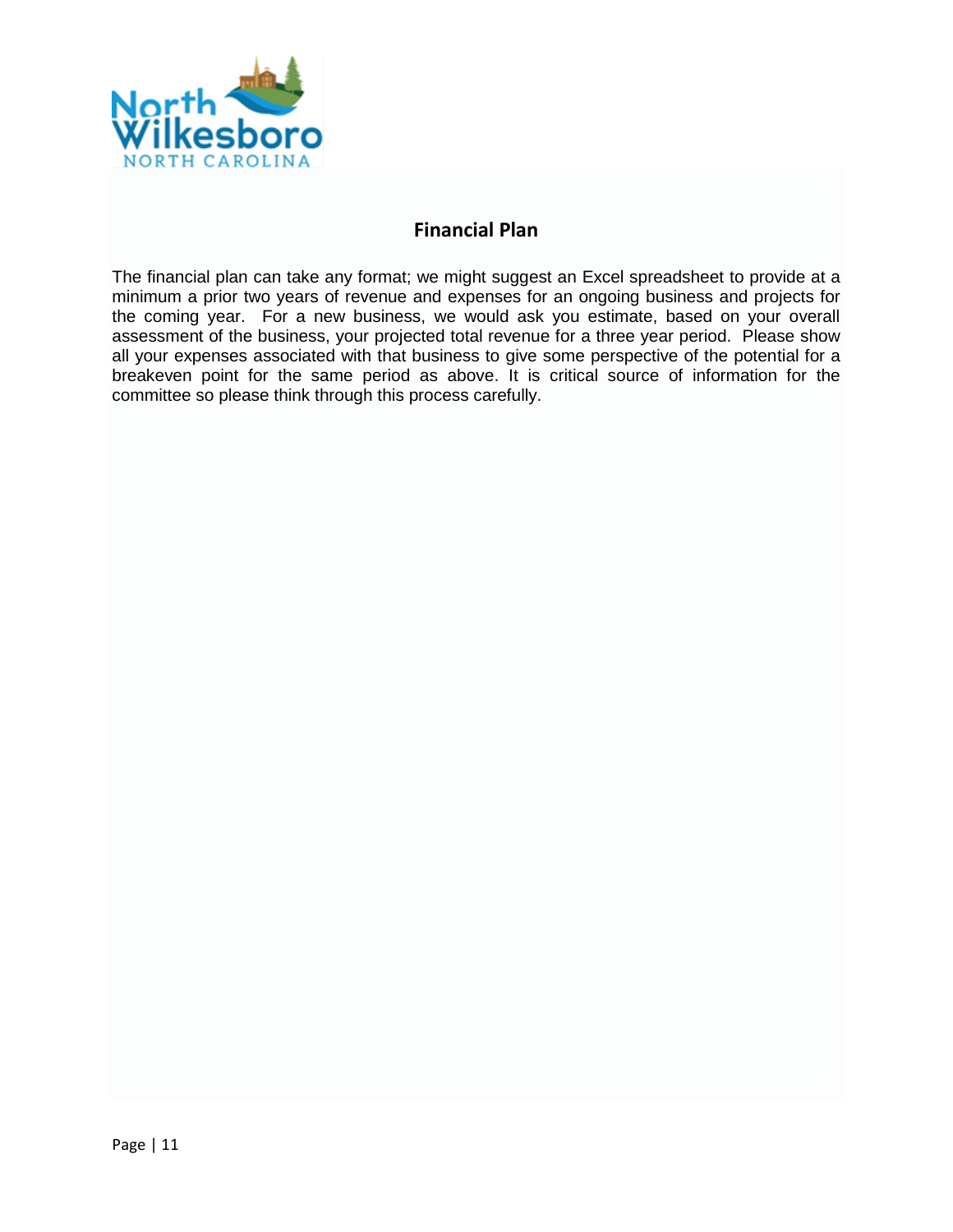

# **Town of North Wilkesboro Business Revolving Loan Process**

- 1. The applicant must contact the Director of the Downtown North Wilkesboro Partnership, (336) 667-7129, to request an appointment to discuss the Revolving Loan Program. Town staff will review with the applicant the guidelines established for the program and the supporting items needed for the loan process.
- 2. All applicants will be advised to return applications to the Director of the North Wilkesboro Partnership.
- 3. Free assistance in business plan development is available to all applicants. Applicants will be referred to Laurie Brintle-Jarvis , 336-838-6166, Email: [lsbrintle336@wilkescc.edu,](mailto:lsbrintle336@wilkescc.edu) the director of The Small Business Center Network, Wilkes Community College. Working with The Small Business Center is a requirement to apply for funding through the Revolving Loan Program.
- 4. The Downtown North Wilkesboro Partnership Director will forward the completed applications and business plans to the Revolving Loan Program Review Committee for review and recommendations.
- 5. The Downtown North Wilkesboro Partnership Director will advise the Revolving Loan Program Review Committee of potential applicants and will schedule a meeting of the Revolving Loan Program Review Committee to review any application meeting the Town of North Wilkesboro's requirements.
- 6. The Downtown North Wilkesboro Partnership Director will present applications meeting the Town of North Wilkesboro's criteria to the Revolving Loan Program Review Committee as soon as a meeting can be scheduled. The Town Manger will advise the Revolving Loan Program Review Committee of the compliance of applications with the approved Revolving Loan Program priorities.
- 7. The Revolving Loan Program Review Committee will review and provide recommendations on applications.
- 8. The Downtown North Wilkesboro Partnership Director will forward the recommendation of the Revolving Loan Program Review Committee to the North Wilkesboro Board of Commissioners for a final approval.
- 9. The North Wilkesboro Board of Commissioners will call for a public hearing as required by GS 158-7.1(c).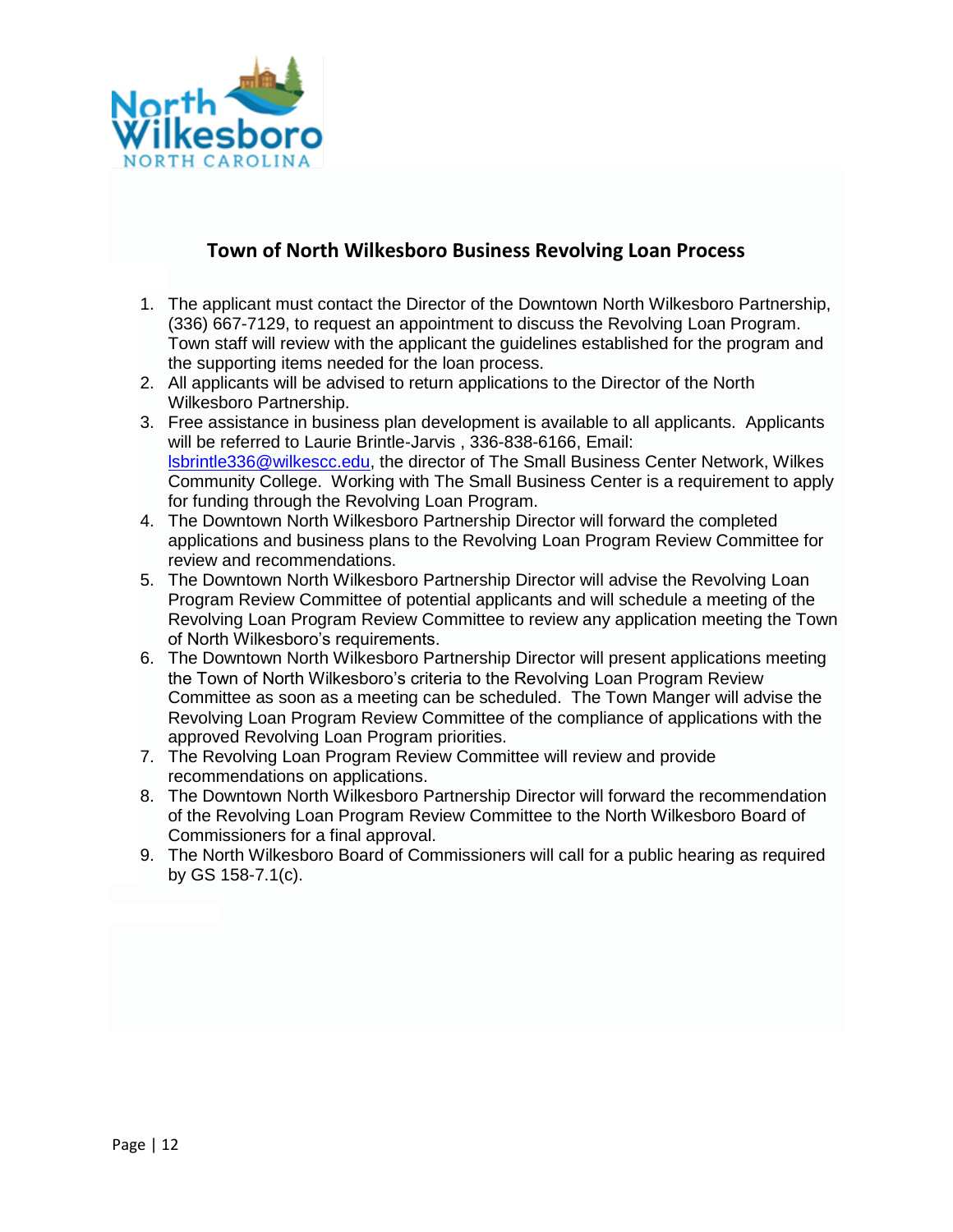

# **Town of North Wilkesboro Business Revolving Loan Fund Ethics Policy**

The following policies and procedures apply to the Town of North Wilkesboro Business Revolving Loan Fund:

- 1. The Town of North Wilkesboro Revolving Loan Review Committee (hereinafter referred to as the "Review Committee" shall make funding recommedations for business funding to the North Wilkesboro Board of Commissioners on loans to be funded through the Town of North Wilkesboro.
- 2. The Review Committee shall not make financial commitments to applicants in which a member of the Review Committee has a significant financial interest unless all of the following steps are taken:
	- (a) An affirmative vote is made by the full Review Committee
	- (b) Full disclosure is made by the interested party
	- (c) If applicable, the interested party does not vote on the loan application
- 3. In the review and decision process for funding, Review Committee members will abstain from voiting or discussion on a proposal from any applicant with which they are associated as an employee or board member, as a leader for the project being considered for the Business Revolving Loan Fund or involving immediate family.members.
- 4. The business must be a legally recognized entity, including: sole proprietorship, partnership, corporation, limited liability company, limited liability partnership or a professional service corporation. Non-profits and not-for-profit entities are not eligible to borrow funds from the Revolving Loan Fund.
- 5. Businesses applying for the Revolving Loan Fund must comply with all appropriate federal, state and local laws and regulatory requirements for operation. Compliance with relevant ordinance, licensure and zoning laws is mandatory. At its discretion, the Town of North Wilkesboro may request additional documentation regarding the legality or compliance of an applicant's business, particularly if it manufactures, sells, carries or distributes products or services related to alcohol, firearms, adult novelties, tobacco and related products and services.
- 6. The Town of North Wilkesboro reserves the right to deny eligibility to businesses that conflict with it ethical standards, including but not limited to businesses which manufacture, sell, carry or distrubute products or servces related to adult entertainment, gambling, predatory lending or deceptive inventments.
- 7. Revolving Loan funds may not be used to fund non-owner occupied real estate inventments or other investment activities which maybe considered highly speculative in nature.
- 8. For the purpose of this resolution, the term "loan" shall include any financial support by the Town of North Wilkesboro to any applicant.
- 9. All Review Committee members appointed to the recommend the awarding of financial commitments will abstain from voting or discussion on a proposal from any applicant with which they have a significant financial interest or are associated as an employee or board member, as a lender for the project begin considered for the Revolving Loan Fund or involving family members.
- 10. Each Review Committee member agrees not to disclose the confidential information obtained from the discloser to anyone unless required to do so by law. Review Committee members will be required to sign a statement of confidentiality to protect any technical and business information relating to proprietary ideas and inventions, ideas, patentable ideas, trade secrets, drawings and/or illustrations, patent searches, existing and/or contemplated products and services, research and development, production, costs, profit and margin information, finances and financial projections, customers, clients, marketing, and current or future business plans and models, regardless of whether such information is designated as "Confidential Information" at the time of its disclosure.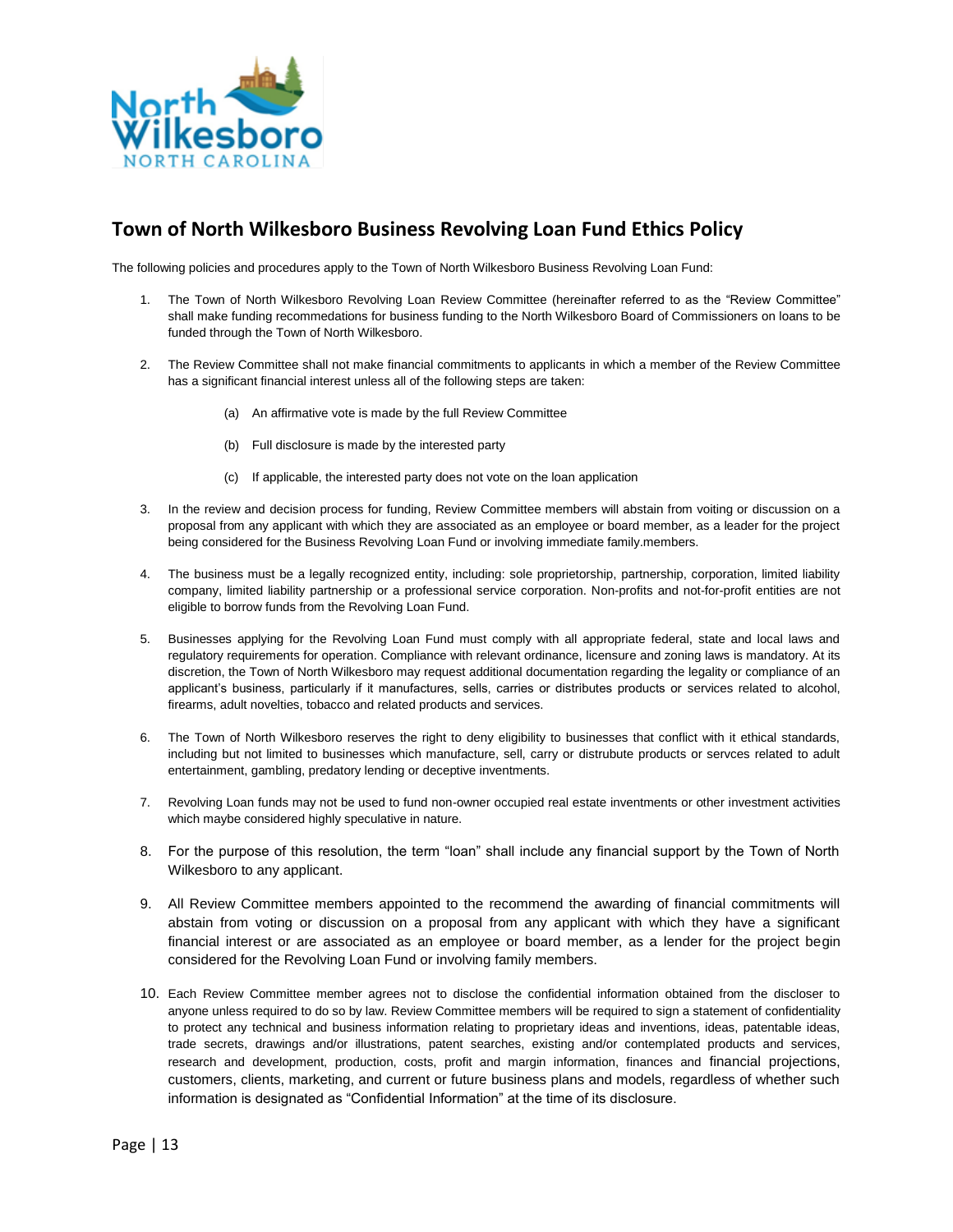

# **Loan Applicant(s) Certification**

I certify that all information provided in this application to include finanical statements are true and factual.

| <b>Printed Name</b> |
|---------------------|
|---------------------|

Signature and Date\_\_\_\_\_\_\_\_\_\_\_\_\_\_\_\_\_\_\_\_\_\_\_\_\_\_\_\_\_\_\_\_\_\_\_\_\_\_\_\_\_\_\_\_\_\_\_

Printed Name\_\_\_\_\_\_\_\_\_\_\_\_\_\_\_\_\_\_\_\_\_\_\_\_\_\_\_\_\_\_\_\_\_\_\_\_\_\_\_\_\_\_\_\_\_\_\_\_\_\_\_\_

Signature and Date\_\_\_\_\_\_\_\_\_\_\_\_\_\_\_\_\_\_\_\_\_\_\_\_\_\_\_\_\_\_\_\_\_\_\_\_\_\_\_\_\_\_\_\_\_\_\_\_